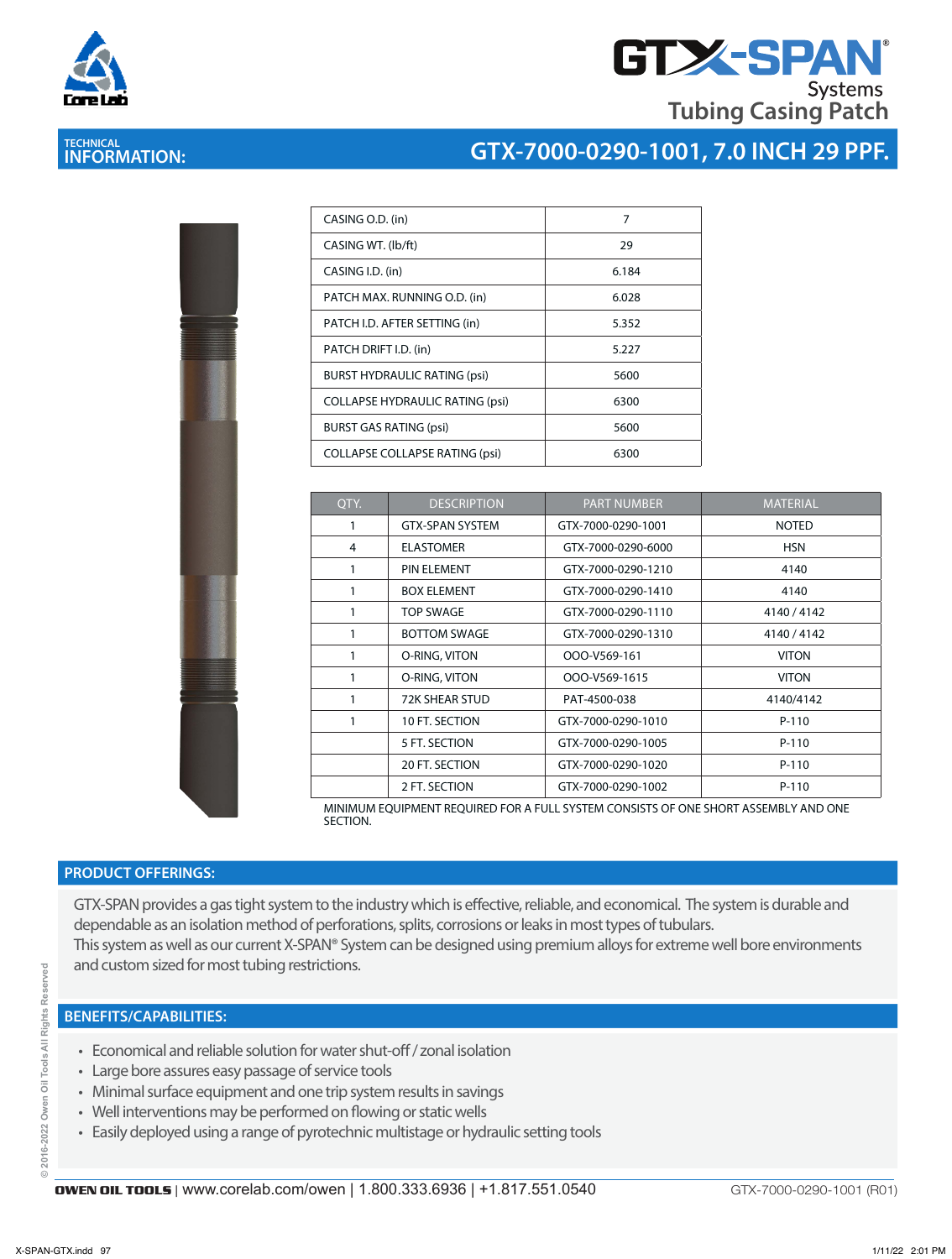

**TECHNICAL INFORMATION:** 

# **GTX-SPAN Tubing Casing Patch**

## **GTX-7000-0290-1001, 7.0 INCH 29 PPF.**



| PATCH MAX. RUNNING O.D. (in)           | 6.028 |
|----------------------------------------|-------|
| PATCH I.D. AFTER SETTING (in)          | 5.352 |
| PATCH DRIFT I.D. (in)                  | 5.227 |
| <b>BURST HYDRAULIC RATING (psi)</b>    | 5600  |
| <b>COLLAPSE HYDRAULIC RATING (psi)</b> | 6300  |
| <b>BURST GAS RATING (psi)</b>          | 5600  |
| <b>COLLAPSE COLLAPSE RATING (psi)</b>  | 6300  |
|                                        |       |

| QTY.         | <b>PART NUMBER</b> | <b>DESCRIPTION</b>                        | <b>MATERIAL</b> |
|--------------|--------------------|-------------------------------------------|-----------------|
| 4            | GTX-7000-0290-6000 | <b>ELASTOMER</b>                          | <b>HSN</b>      |
| $\mathbf{1}$ | GTX-7000-0290-1210 | PIN ELEMENT                               | 4140            |
| $\mathbf{1}$ | GTX-7000-0290-1410 | <b>BOX ELEMENT</b>                        | 4140            |
| $\mathbf{1}$ | GTX-7000-0290-1110 | <b>TOP SWAGE</b>                          | 4140/4142       |
| $\mathbf{1}$ | GTX-7000-0290-1310 | <b>BOTTOM SWAGE</b>                       | 4140/4142       |
| $N+1$        | OOO-V569-161       | O-RING, VITON                             | <b>VITON</b>    |
| $N+1$        | OOO-V569-1615      | O-RING, VITON                             | <b>VITON</b>    |
| $\mathbf{1}$ | PAT-4500-038       | <b>72K SHEAR STUD</b>                     | 4140/4142       |
| $\mathbf{1}$ | PUR-0501-030       | SET SCREW 1/4 INCH X<br>20 TPI, 5/16 INCH | <b>ALLOY</b>    |
| N            | GTX-7000-0290-1010 | 10 FT SECTION                             | $P-110$         |
| $\mathbf{1}$ | SET-3250-120       | <b>SLEEVE NUT</b>                         | 4140/4130       |
| $\mathbf{1}$ | SET-3250-121       | <b>SLEEVE LOCK NUT</b>                    | 4140/4130       |
| $\mathbf{1}$ | SET-3250-282       | SETTING SLEEVE                            | 4140/4130       |
| $\mathbf{1}$ | SET-3250-130       | <b>QUICK CHANGE ROD</b>                   | 4130/4140       |
| $\mathbf{1}$ | SET-3250-131       | <b>QUICK CHANGE NUT</b>                   | 4130/4140       |
| $\mathbf{1}$ | SET-3250-132       | TOP ADAPTER ROD                           | 4130/4140       |
| $N+1$        | SET-3250-133       | <b>ROD TANDEM</b><br><b>CONNECTOR</b>     | 4140/4130       |
| N            | SET-3250-134       | 10 FT. ROD                                | 4140/4130       |
| OPT.         | SET-3250-135       | 5 FT. ROD                                 | 4140/4130       |
| $\mathbf{1}$ | SET-3250-136       | <b>BOTTOM ROD</b>                         | 4140/4130       |
| $\mathbf{1}$ | SET-3250-280       | <b>COLLET ASSEMBLY</b>                    | <b>NOTED</b>    |
| $\mathbf{1}$ | SET-3250-186       | <b>END SUB</b>                            | 4140 / 4130     |
| $\mathbf{1}$ | SET-3250-285       | <b>COLLET</b>                             | 4130/4142       |
| $\mathbf{1}$ | SET-3250-277       | <b>COLLET SUPPORT</b>                     | 4140/4130       |
| N            | SET-3250-196       | ROD SUPPORT                               | <b>ALUMINUM</b> |
|              |                    |                                           |                 |

MINIMUM EQUIPMENT REQUIRED FOR 10 FT. SYSTEM

© 2016-2022 Owen Oil Tools All Rights Reserved **© 2016-2022 Owen Oil Tools All Rights Reserved**